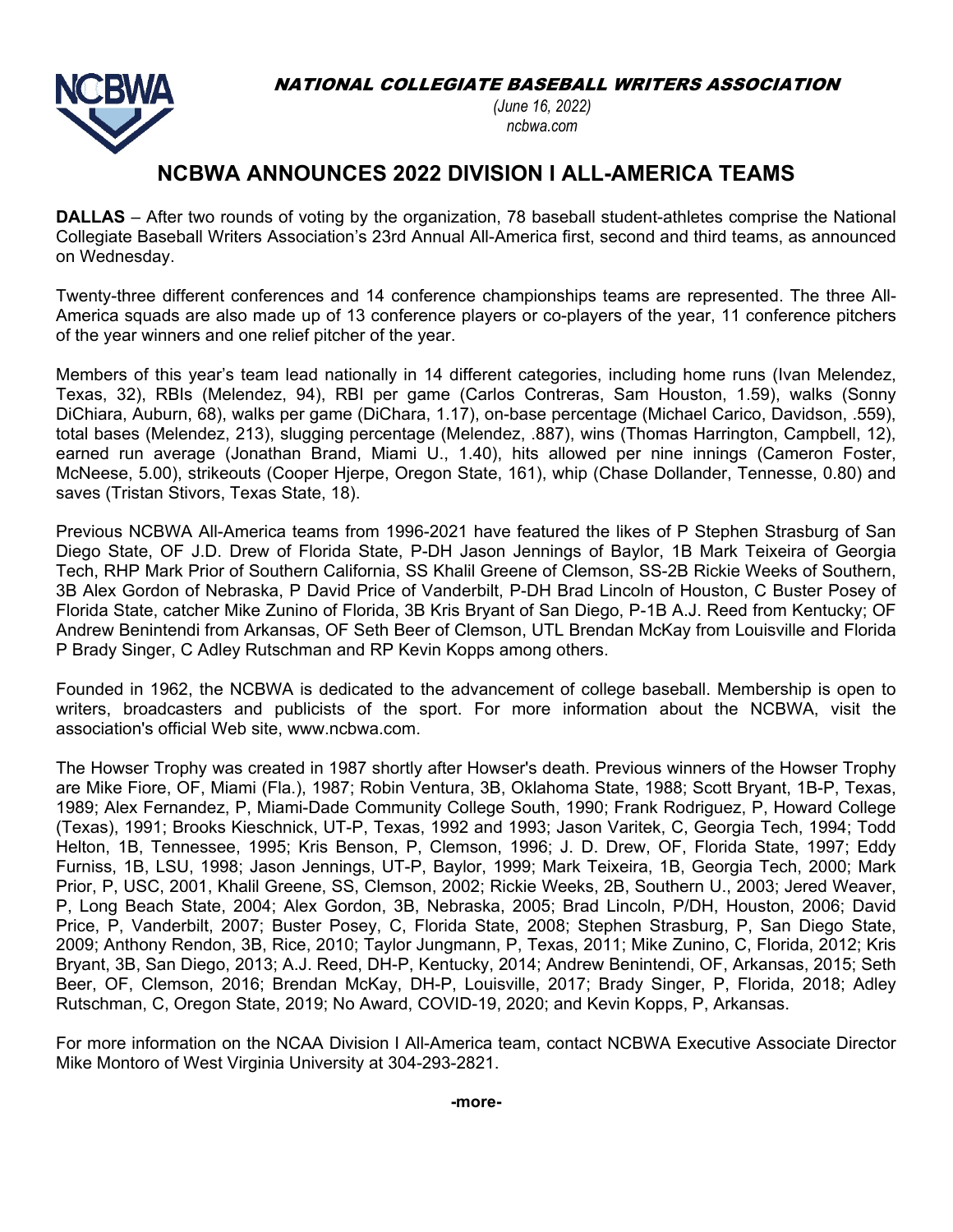# *2022 NCBWA Division I All-America Team*

#### **FIRST TEAM** (Statistics Through June 14)

RP Carter Spivey, East Carolina, Jr.^<br>RP Redmond Walsh, Tennessee, Grad.

|           | <u>INST ILAM (Statistics Through June 14)</u>                                                 |            |            |                      |                 |     |     |         |               |    |            |           |                |               |        |
|-----------|-----------------------------------------------------------------------------------------------|------------|------------|----------------------|-----------------|-----|-----|---------|---------------|----|------------|-----------|----------------|---------------|--------|
|           | Pos. Name, School, Class                                                                      | Avg.       | G          | ΑВ                   | R               |     | H   |         | 2B-3B-HR      |    | <b>RBI</b> | BВ        | so             | <b>SB/SBA</b> |        |
| С         | Kevin Parada, Georgia Tech, So.                                                               | .360       | 60         | 258                  | 79              |     | 93  |         | 10-1-26       |    | 88         | 30        | 32             | 11/12         |        |
| 1Β        | Ivan Melendez, Texas, r-Jr.*                                                                  | .396       | 65         | 240                  | 75              |     | 95  |         | 18-2-32       |    | 94         | 52        | 48             | 1/1           |        |
| 2Β        | Jace Jung, Texas Tech, So.                                                                    | .335       | 61         | 224                  | 68              |     | 75  |         | 18-1-14       |    | 57         | 59        | 42             | 5/5           |        |
| SS        | Peyton Graham, Oklahoma, r-So.                                                                | .336       | 62         | 259                  | 71              |     | 87  |         | 16-4-20       |    | 70         | 24        | 62             | 32/34         |        |
| 3В        | Trey Lipscomb, Tennessee, Sr.                                                                 | .355       | 66         | 251                  | 68              |     | 89  |         | 19-3-22       |    | 84         | 26        | 37             | 4/5           |        |
|           | Max Wagner, Clemson, So.*                                                                     | .369       | 58         | 203                  | 66              |     | 75  |         | 15-1-27       |    | 76         | 45        | 51             | 2/3           |        |
| OF.       | Dylan Crews, LSU, So.+                                                                        | .349       | 62         | 249                  | 73              |     | 87  |         | 11-4-22       |    | 72         | 42        | 56             | 5/7           |        |
| OF        | Chris Alleyne, Maryland, r-Sr.*                                                               | .331       | 62         | 263                  | 73              |     | 87  |         | 16-1-24       |    | 79         | 33        | 41             | 24/27         |        |
| 0F        | Jacob Melton, Oregon State, Jr.*                                                              | .360       | 63         | 261                  | 66              |     | 94  |         | 22-4-17       |    | 83         | 26        | 51             | 21/22         |        |
| OF.       | Enrique Bradford Jr., Vanderbilt, So.                                                         | .317       | 62         | 243                  | 69              |     | 77  |         | $10 - 5 - 8$  |    | 36         | 41        | 40             | 46/46         |        |
| OF.       | Drew Gilbert, Tennessee, Jr.                                                                  | .362       | 58         | 199                  | 60              |     | 72  |         | $21 - 4 - 11$ |    | 70         | 33        | 32             | 4/6           |        |
| DH        | Tommy White, NC State, Fr.                                                                    | .362       | 55         | 235                  | 54              |     | 85  |         | 12-0-27       |    | 74         | 23        | 50             | 1/2           |        |
| UT        | Paul Skenes, Air Force, So. <sup>^</sup>                                                      | .314       | 52         | 153                  | 39              |     | 48  |         | $10 - 0 - 13$ |    | 38         | 21        | 40             | 0/0           |        |
|           | 10-3, 2.73 ERA, 15APP, 15GS, 0CG, 0SHO, 0SV, 85.2IP, 70H,30R, 26ER,30BB, 96K, .248OPPBA       |            |            |                      |                 |     |     |         |               |    |            |           |                |               |        |
|           |                                                                                               |            |            |                      |                 |     |     |         |               |    |            |           |                |               |        |
|           | W-L<br><b>Pos. Name School</b>                                                                | <u>ERA</u> | <b>APP</b> |                      | GS CG SHO SV IP |     |     |         | н             | R  | <u>ER</u>  | BВ        | SO.            | <b>OPP BA</b> |        |
| SP        | $8 - 2$<br>Chase Burns, Tennessee, Fr.                                                        | 2.91       | 17         | 14                   | 0               | 0/1 | 0   | 80.1    | 65            | 31 | 26         | 25        | 103            | .216          |        |
| SP        | $9 - 2$<br>Justin Campbell, Oklahoma State, So.                                               | 3.82       | 17         | 16                   | 2               | 0/2 | 0   | 101.1   | 83            | 45 | 43         | 25        | 141            | .223          |        |
| SP        | Chase Dollander, Tennessee, So.^<br>$10 - 0$                                                  | 2.39       | 16         | 14                   | 0               | 0/1 | 0   | 79.0    | 50            | 25 | 21         | 13        | 108            | .175          |        |
| SP        | Cooper Hjerpe, Oregon State, So.<br>$11 - 2$                                                  | 2.53       | 18         | 17                   | 0               | 0/2 | 1   | 103.1   | 67            | 31 | 29         | 23        | 161            | .180          |        |
| SP        | Parker Messick, Florida State, r-So.<br>7-5                                                   | 3.38       | 16         | 16                   | 0               | 0/3 | 0   | 98.2    | 78            | 38 | 37         | 18        | 144            | .215          |        |
| SP        | Austin Peterson, Connecticut, Sr.<br>$11 - 3$                                                 | 3.83       | 18         | 17                   | 0               | 0/1 | 0   | 110.1   | 100           | 58 | 47         | 25        | 147            | .239          |        |
| SP        | Drew Thorpe, Cal Poly, So.^<br>$10 - 1$                                                       | 2.32       | 15         | 15                   | 1               | 1/2 | 0   | 104.2   | 65            | 31 | 27         | 25        | 149            | .175          |        |
| RP        | $3-0$<br>Will Brian, Eastern Kentucky, r-Jr.                                                  | 1.83       | 31         | 0                    | 0               | 0/2 |     | 15 39.1 | 16            | 8  | 8          | 14        | 53             | .120          |        |
| RP        | Jack Gowen, Georgia, Sr.<br>$2 - 0$                                                           | 2.39       | 25         | 0                    | 0               | 0/1 | 10  | 37.2    | 19            | 10 | 10         | 18        | 50             | .151          |        |
| RP        | $3 - 1$<br>Tyler Guilfoil, Kentucky, Jr.                                                      | 1.59       | 21         | 0                    | 0               | 0/0 | 6   | 51.0    | 27            | 9  | 9          | 17        | 80             | .156          |        |
| RP        | Tristan Stevors, Texas State, Sr.<br>7-1                                                      | 2.21       | 32         | 1                    | 0               | 0/0 |     | 18 61.0 | 47            | 18 | 15         | 19        | 86             | .210          |        |
| RP        | Andrew Walters, Miami, So.<br>0-1                                                             | 0.59       | 24         | 0                    | 0               | 0/0 | 14  | 32.2    | 13            | 7  | 6          | 6         | 62             | .116          |        |
|           |                                                                                               |            |            |                      |                 |     |     |         |               |    |            |           |                |               |        |
|           | <b>SECOND TEAM</b>                                                                            |            |            |                      |                 |     |     |         |               |    |            |           |                |               |        |
|           | Pos. Name, School, Class                                                                      | Avg.       | G          | AВ                   | R               |     | н   |         | 2B-3B-HR      |    | <b>RBI</b> | BВ        | SO             | <b>SB/SBA</b> |        |
| С         | Daniel Susac, Arizona, So.                                                                    | .366       | 64         | 273                  | 50              |     | 100 |         | 19-2-12       |    | 61         | 23        | 52             | 0/0           |        |
| 1Β        | Sonny DiChiara, Auburn, Sr.+                                                                  | .392       | 58         | 194                  | 58              |     | 76  |         | 15-0-22       |    | 59         | 68        | 51             | 0/0           |        |
|           | Matt Coutney, Old Dominion, Sr.*                                                              | .376       | 58         | 229                  | 66              |     | 86  |         | 18-0-27       |    | 70         | 38        | 54             | 3/4           |        |
| 2B        | Hogan Windish, UNCG, Jr.*                                                                     | .370       | 58         | 216                  | 54              |     | 80  |         | 19-0-16       |    | 60         | 40        | 42             | 8/9           |        |
|           | Max Grant, Canisius, So.*                                                                     | .398       | 54         | 226                  | 56              |     | 90  |         | 14-6-10       |    | 53         | 30        | 39             | 7/8           |        |
| SS        | Tanner Schobel, Virginia Tech, So.                                                            | .362       | 59         | 235                  | 68              |     | 85  |         | 18-1-19       |    | 74         | 35        | 40             | 7/8           |        |
| 3B        | Jacob Berry, LSU, So.                                                                         | .370       | 53         | 208                  | 47              |     | 77  |         | $9 - 0 - 15$  |    | 48         | 27        | 22             | 0/0           |        |
| OF.       | Wyatt Langford, Florida, So.                                                                  | .355       | 66         | 256                  | 73              |     | 91  |         | $9 - 3 - 26$  |    | 63         | 36        | 44             | 7/11          |        |
| OF        | Andy Garriola, Old Dominion, Sr.                                                              | .322       | 58         | 242                  | 57              |     | 78  |         | 18-1-25       |    | 80         | 23        | 54             | 2/2           |        |
| OF        | Carlos Contreras, Sam Houston, Jr.*                                                           | .400       | 56         | 230                  | 54              |     | 92  |         | 18-6-14       |    | 89         | 27        | 28             | 2/2           |        |
| OF        | Justin Boyd, Oregon State, So.                                                                | .373       | 62         | 241                  | 72              |     | 90  |         | $14 - 4 - 9$  |    | 53         | 52        | 58             | 24/31         |        |
| OF.       | Jack Hurley, Virginia Tech, So.                                                               | .375       | 58         | 232                  | 59              |     | 87  |         | $23 - 1 - 14$ |    | 55         | 32        | 51             | 10/12         |        |
|           | DH Tyler Johnson, Coastal Carolina, Sr.                                                       | .357       | 52         | 171                  | 42              |     | 61  |         | 11-0-19       |    | 61         | 31        | 48             | 2/5           |        |
|           | UT Devin Ortiz, Virginia, Grad.                                                               | .286       | 58         | 217                  | 47              |     | 62  |         | $12 - 0 - 7$  |    | 47         | 32        | 34             | 3/3           |        |
|           | 5-1, 2.03 ERA, 9APP, 5GS, 0CG, 0/3SHO, 0SV, 26.2IP, 15H, 6R, 6ER, 3BB, 37K, .158OPPBA         |            |            |                      |                 |     |     |         |               |    |            |           |                |               |        |
|           | UT Shemar Page, Grambling, Grad.^                                                             | .351       | 50         | 114                  | 31              |     | 40  |         | $9 - 6 - 3$   |    | 28         | 21        | 19             | 1/2           |        |
|           | 8-5, 2.60 ERA, 15APP, 15GS, 5CG, 1/0SHO, 0SV, 104.02IP, 72H, 38R, 30ER, 34BB, 142K, .193OPPBA |            |            |                      |                 |     |     |         |               |    |            |           |                |               |        |
|           |                                                                                               |            |            |                      |                 |     |     |         |               |    |            |           |                |               |        |
|           | Pos. Name School                                                                              | W-L        |            | ERA APP GS CG SHO SV |                 |     |     |         | IP H          |    | R          | <b>ER</b> | <u>BB</u>      | <u>so</u>     | B/Avg. |
| SP        | John Michael Bertrand, Notre Dame, Grad.                                                      | $9 - 3$    | 2.69       | 17                   | 17              | 0   | 0/1 | 0       | 103.2 91      |    | 36         | 31        | 20             | 107           | .232   |
| SP        | Drew Beam, Tennessee, Fr.                                                                     | $8 - 1$    | 2.72       | 16                   | 15              | 1   | 1/3 | 0       | 76.0 50       |    | 26         | 23        | 21             | 62            | .186   |
| SP        | Jonathan Brand, Miami U., Sr.                                                                 | $8 - 2$    | 1.40       | 13                   | 13              | 2   | 1/2 | 0       | 77.1 59       |    | 20         | 12        | 29             | 86            | .206   |
| SP        | Tanner Hall, Southern Miss, So.^                                                              | $9 - 3$    | 2.81       | 19                   | 17              | 0   | 0/2 | 0       | 109.0 98      |    | 46         | 34        | 14             | 146           | .233   |
| SP        | Thomas Harrington, Campbell, So. <sup>^</sup>                                                 | $12 - 2$   | 2.53       | 15                   | 15              | 0   | 0/2 | 0       | 92.2 69       |    | 32         | 26        | 18             | 111           | .204   |
| SP        | Gabriel Hughes, Gonzaga, So.                                                                  | $8 - 3$    | 3.21       | 15                   | 15              | 0   | 0/1 | 0       | 98.0 75       |    | 40         | 35        | 37             | 138           | .209   |
| SP        | Alex Williams, Stanford, Sr.^                                                                 | $8 - 3$    | 2.88       | 17                   | 17              | 2   | 1/3 | 0       | 97.0 79       |    | 37         | 31        | 23             | 90            | .219   |
| <b>RP</b> | Blake Burkhalter, Auburn, Jr.                                                                 | $4 - 2$    | 3.89       | 29                   | 0               | 0   | 0/1 | 15      | 44.0 34       |    | 21         | 19        | $\overline{7}$ | 66            | .210   |
| RP        | Jackson Kelley, Mercer, Jr.                                                                   | 7-0        | 1.35       | 25                   | 0               | 0   | 0/3 | 6       | 60.0 32       |    | 9          | 9         | 18             | 82            | .158   |
| RP        | William Privette, Charleston, So. <sup>^</sup>                                                | $3 - 1$    | 0.91       | 25                   | 0               | 0   | 0/2 | 12      | 59.1 31       |    | 14         | 6         | 15             | 80            | .148   |
| RP.       | Carter Spivey, East Carolina, Jr.^                                                            | $8-0$      | 2.83       | 35                   | $\overline{c}$  | 0   | 0/1 | 5       | 76.1 70       |    | 28         | 24        | 19             | 76            | .245   |
|           |                                                                                               |            |            |                      |                 |     |     |         |               |    |            |           |                |               |        |

RP Redmond Walsh, Tennessee, Grad. 4-1 2.52 27 0 0 0/2 7 39.1 26 12 11 10 40 .184